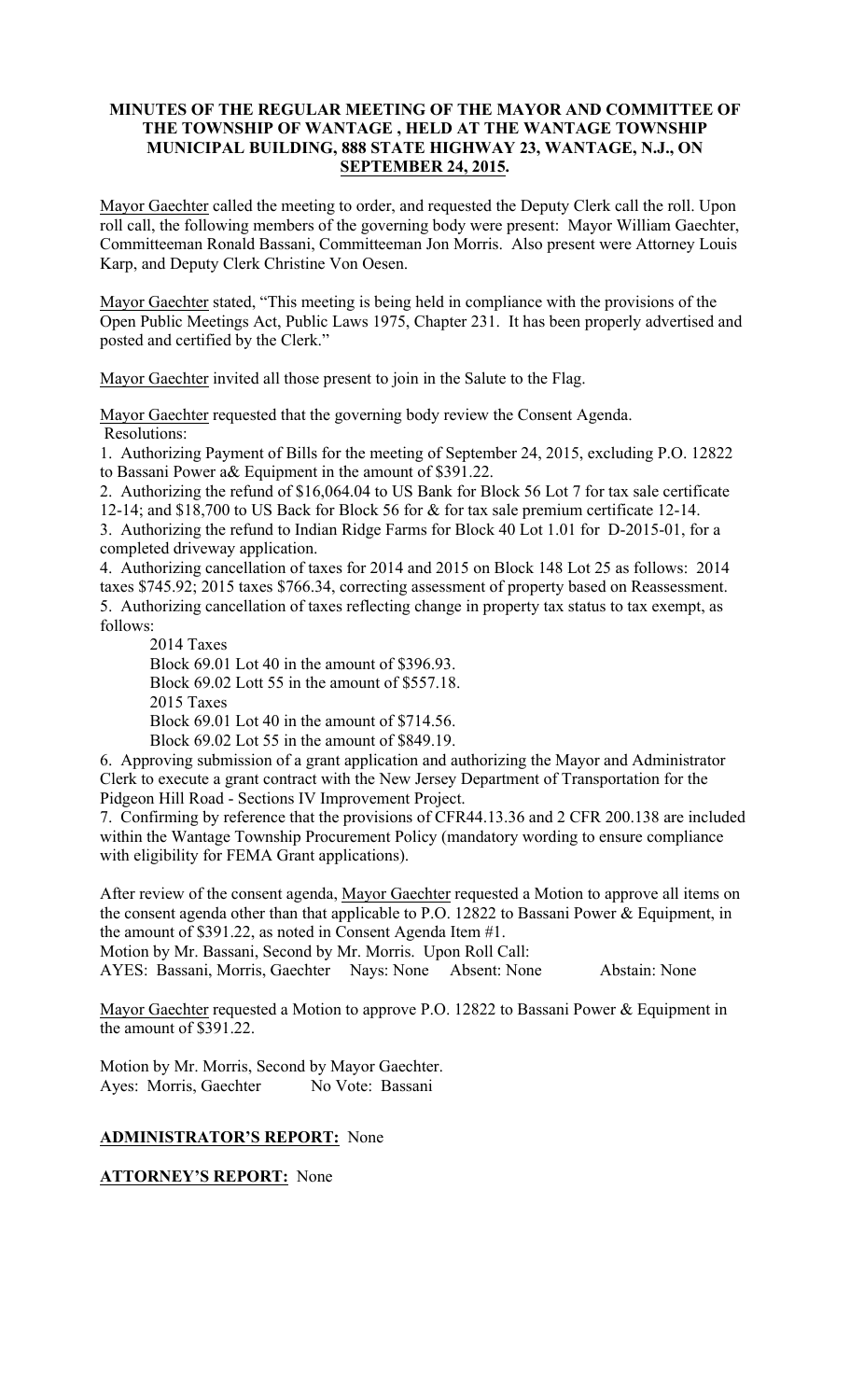# **PAGE TWO OF THE MINUTES OF 9/24/2015**

## **COMMITTEE MEMBER REPORT – MR. BASSANI:** None

**COMMITTEE MEMBER REPORT – MR. MORRIS:** Mr. Morris advised that there has been progress with the Fire Truck specs.

### **COMMITTEE MEMBER REPORT – MAYOR GAECHTER:** None

## **OLD BUSINESS:** None

### **NEW BUSINESS:**

Mayor Gaechter advised that due to an error in the New Jersey Herald advertisement, no action will be taken on Ordinance 2015-10 this evening. The governing body authorizes that the Final Reading of Ordinance 2015-10 will be re-advertised and rescheduled to be heard on the October 8, 2015 Meeting of the Wantage Township Committee.

Mayor Gaechter advised that there were no minutes available at this meeting to approve.

## **OPEN PUBLIC SESSION:**

Kathy Gorman inquired about signs in Lake Neepaulin. She does not feel that the signs are appropriate.

Mayor Gaechter offered that he had spoken with Attorney Glenn Kienz who suggested that Ms. Gorman file a complaint with Zoning Official Patrick Stefanelli, as she did previously, and if the outcome is not to her approval, she may appeal the matter to the Land Use Board.

Discussion took place between Ms. Gorman and Mayor Gaechter regarding this option.

Ms. Gorman indicated that she had attended the Land Use Board meeting. She offered her views on development in Wantage Township.

Ms. Gorman offered her views with respect to the Friends of Lake Neepaulin bylaws.

Ms. Gorman expressed concern that a realtor company is referencing Lake Neepaulin property as part of a lake community, and adds that the lake needs to be stocked and improvements should be made to the lake area.

Rocco Russo stated that a potential Lake Neepaulin buyer thought that she had to be a dues paying Lake Neepaulin member. He requests the Township let potential home buyers know that there are no dues in Lake Neepaulin and that Lake Neepaulin is not a lake community.

General discussion continued between Ms. Gorman and the Mayor regarding her option to request the Zoning Officer to investigate her belief that a zoning violation is involved with the signs of her concern.

With respect to Ms. Gorman's request that the Township re-post the Turnover Agreement for Lake Neepaulin on the Township Website, Mayor Gaechter asked if Ms. Gorman would find it acceptable, in lieu of the turnover notice, to publish two sentences on the website indicating that Lake Neepaulin is not a lake community and that there are no dues.

Ms. Gorman stated that she would prefer the Lake Neepaulin agreement to be placed on the website.

Warren Wisse announced that the 8th Annual Veterans Memorial Car, Truck and Bike Show will be held on October 4, 2015 at the Woodbourne Veterans Memorial Park.